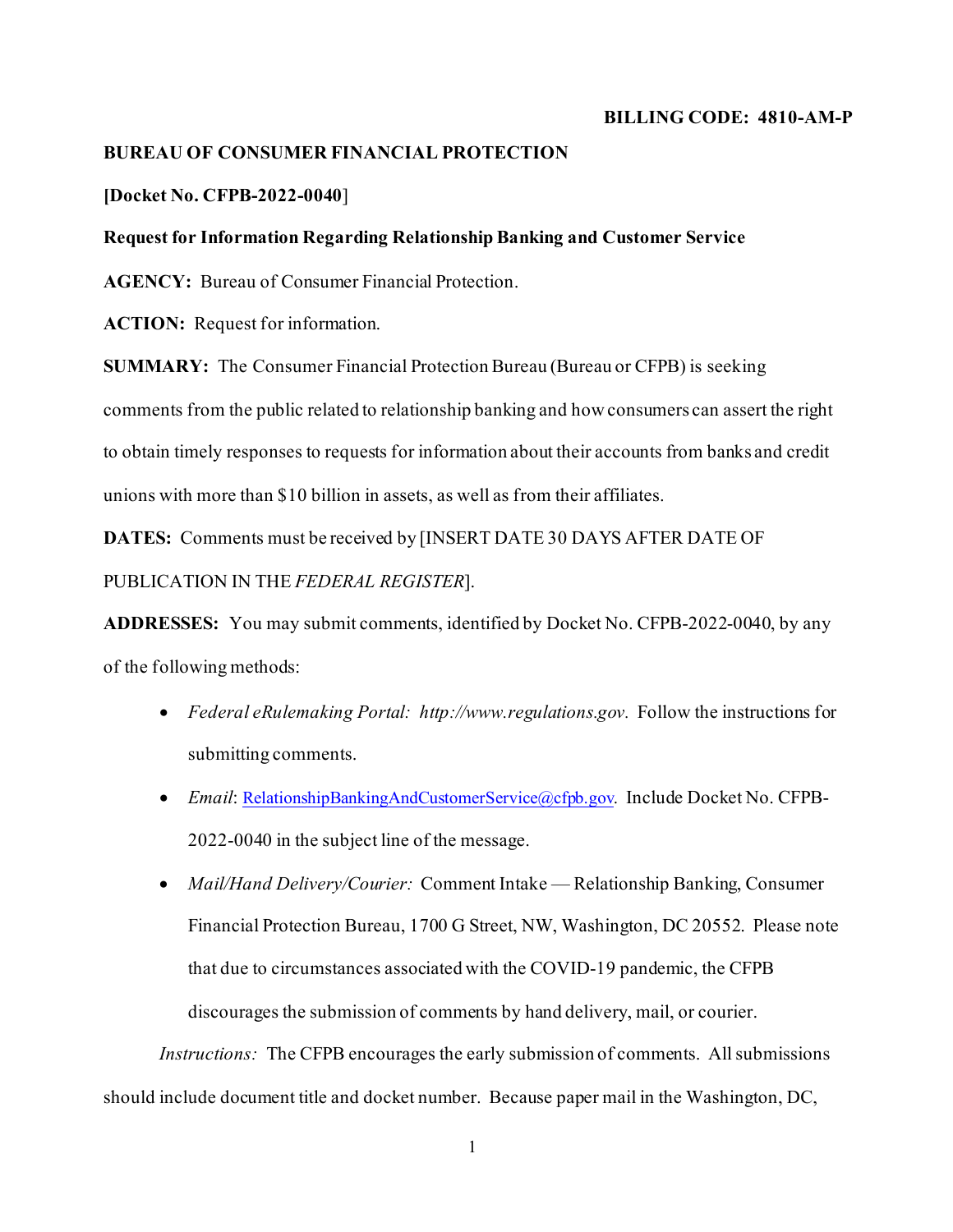electronically. In general, all comments received will be posted without change to area and at the CFPB is subject to delay, commenters are encouraged to submit comments <https://www.regulations.gov>. In addition, once the CFPB's headquarters reopens, comments will be available for public inspection and copying at 1700 G Street, NW, Washington, DC 20552, on official business days between the hours of 10 a.m. and 5 p.m. Eastern Time. At that time, you can make an appointment to inspect the documents by telephoning 202-435-7275.

 information. All comments, including attachments and other supporting materials, will become part of the public record and subject to public disclosure. Proprietary information or sensitive personal information, such as account numbers or Social Security numbers, or names of other individuals, should not be included. Comments will not be edited to remove any identifying or contact

**FOR FURTHER INFORMATION CONTACT:** Leslie Parrish, Deputy Assistant Director, Consumer Credit, Payments, and Deposits Markets, or Ted Wegner, Policy Analyst, Office of Consumer Education, at 202-435-7700. If you require this document in an alternative electronic format, please contac[t CFPB\\_Accessibility@cfpb.gov](mailto:CFPB_Accessibility@cfpb.gov).

## **SUPPLEMENTARY INFORMATION:**

## **I. Background**

the country with more than \$10 billion in assets, as well as from their affiliates.<sup>1</sup> Through this statutory authority, consumers are able to gain valuable insight into their accounts by requesting Under section 1034(c) of the Consumer Financial Protection Act (CFPA), consumers have a legal right to obtain information from the approximately 175 largest banks and credit unions in

<span id="page-1-0"></span> $1$  "A covered person subject to supervision and primary enforcement by the Bureau pursuant to section 1025 shall, in a concerning the consumer financial product or service that the consumer obtainedfrom such covered person, including supporting written documentation, concerning the account of the consumer." 12 U.S.C. 5534(c)(1). There are certain exceptions. *See* 12 U.S.C. 5534(c)(2); CFPB Depository Institutions(Dec. 2021), timely manner, comply with a consumer request for information in the control or possession of such covered person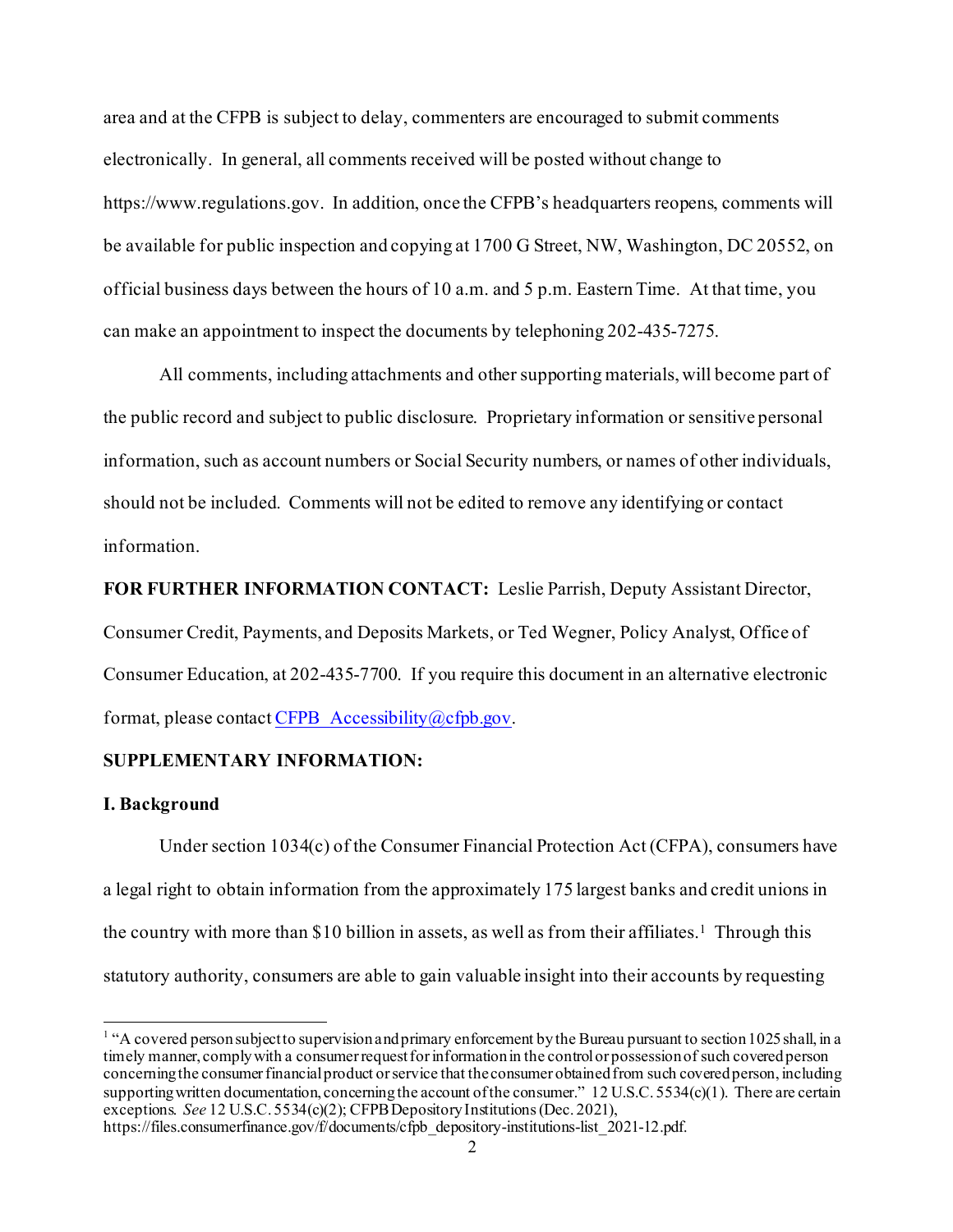certain account information from their depository institution.

In the modern banking environment, consumers reasonably expect financial institutions to provide responses to their requests for information and high levels of customer service. Some banks may not be offering the baseline level of customer service that consumers reasonably expect to receive from companies that have control over their money.

Relationship banking is an aspirational model of banking that meets its customers' needs through strong customer service, responsiveness, and care. Relationship banking can play a critical role in helping to foster fair, transparent, and competitive marketplaces.

 This model is especially critical during a time when consumers report wanting and valuing high- better facilitate self-help. [2](#page-2-0)  The CFPB endeavors to help institutions of all sizes foster an inclusive relationship banking model that meets consumers' reasonable expectations of high levels of customer service and enables consumers to hold financial institutions accountable when they encounter problems. quality human interactions in their financial lives, as well as more helpful digital channels to

in implementing an inclusive relationship banking model.<sup>[3](#page-2-1)</sup> The number of banking institutions has decreased "from nearly 18,000 in 198[4](#page-2-2) to fewer than 5,000 in 2021."<sup>4</sup> Bank consolidation Increasing market concentration in the financial services industry may present challenges has had mixed results for consumers and customer service experiences. [5](#page-2-3)

<span id="page-2-0"></span><sup>&</sup>lt;sup>2</sup> The Human + Digital Challenge in Banking: Consumers Want Both, Cornerstone Advisors (2021),

<span id="page-2-1"></span>[https://go.backbase.com/rs/987-MGR-655/images/Backbase\\_Cornerstone\\_Human\\_Digital.pdf.](https://go.backbase.com/rs/987-MGR-655/images/Backbase_Cornerstone_Human_Digital.pdf) [3](https://go.backbase.com/rs/987-MGR-655/images/Backbase_Cornerstone_Human_Digital.pdf) *Best & Worst Banks According to Consumer Reports Members: Smaller institutions get higher ratings in our latest survey of more than 72,000 members*, Consumer Reports (Mar. 23, 2018),

<span id="page-2-2"></span><sup>&</sup>lt;sup>4</sup> The Great Consolidation of Banks and Acceleration of Branch Closures Across America, National Community Reinvestment Coalition (Feb. 16, 2022), [https://ncrc.org/the-great-consolidation-of-banks-and-acceleration-of-branch](https://2022),https://ncrc.org/the-great-consolidation-of-banks-and-acceleration-of-branch)-

<span id="page-2-3"></span> *Finds*, J.D. Power (Apr. 7, 2022), [https://www.jdpower.com/business/press-releases/2022-us-retail-banking](https://2022),https://www.jdpower.com/business/press-releases/2022-us-retail-banking)-<sup>5</sup> U.S. Retail Banks Struggle to Differentiate, Deliver Meaningful Customer Experience as Economy Sours, J.D. Power satisfaction-study; *The Human + Digital Challenge in Banking: Consumers Want Both* at 12,30, Cornerstone Advisors (2021), https://go.backbase.com/rs/987-MGR-655/images/Backbase\_Cornerstone\_Human\_Digital.pdf(Consumers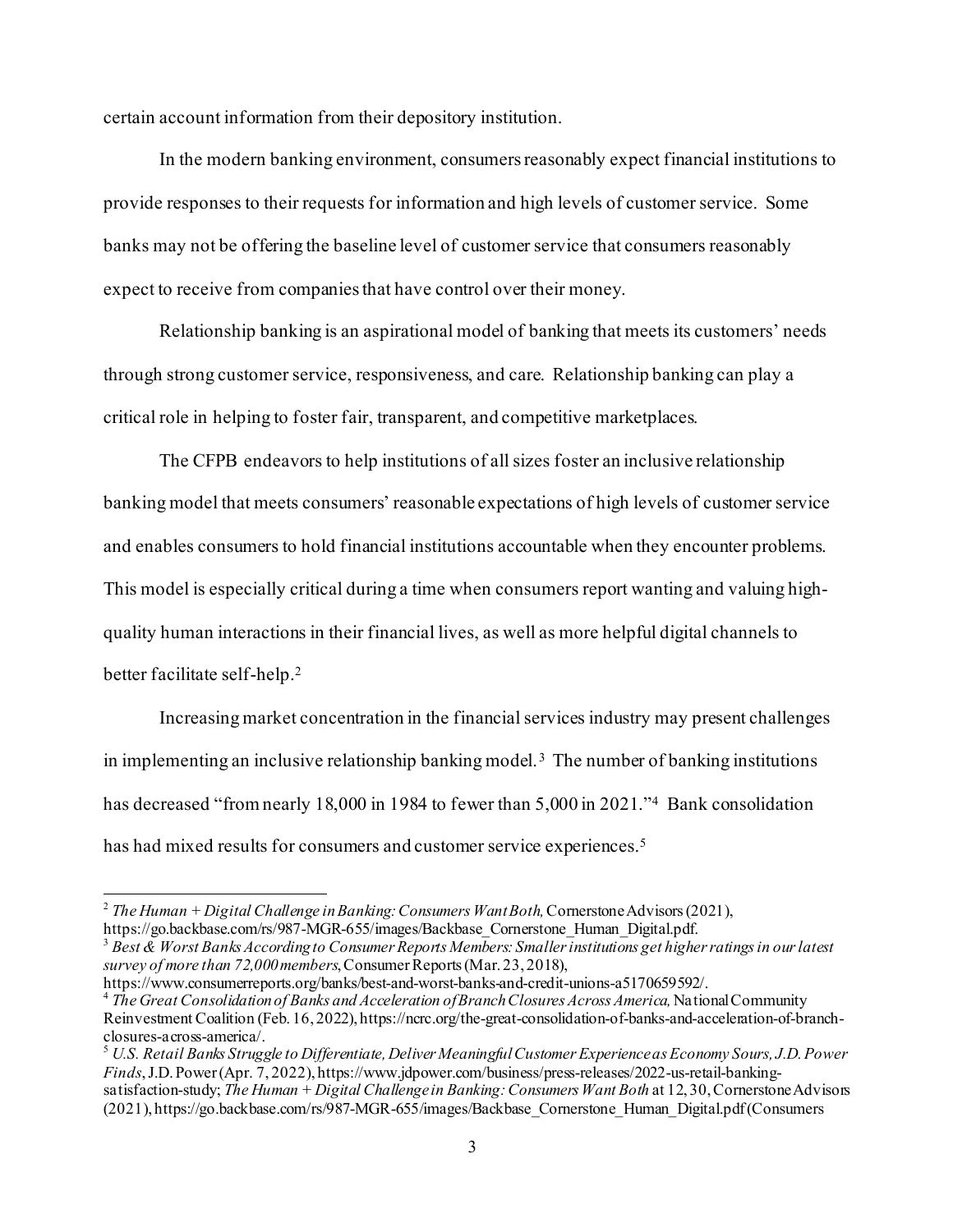Of particular note is the loss of local banks in rural communities. Rural customers are banking deserts."<sup>6</sup> Rural customers rely on smaller banks and the relationship banking they offer, communities."[7](#page-3-1) more likely to visit smaller banks or credit unions, but face decreased banking access due to "[t]rends in banking consolidation[, which] may be a contributing factor to the prevalence of rural with local knowledge and long-standing relationships, to help maintain the "civic fabric of rural

mortgage servicer in order to obtain information with respect to their mortgage loan.<sup>[8](#page-3-2)</sup> In that consumers receive notice when a user of a consumer report takes any adverse actions on a consumer on the basis, in whole or in part, of information contained in a consumer report.[9](#page-3-3)  Federal consumer financial law has long been concerned with consumers' ability to access information. For example, consumers have the right to send a request for information to their addition, the Fair Credit Reporting Act gives consumers the right to annually request a free copy of their consumer report from each of the nationwide consumer reporting agencies and mandates

The CFPA's section 1034(c) right also provides an ability for consumers to access information, as Congress made a determination that consumers need additional rights to demand information from large depository institutions.

## **II. Request for Comment**

report that it takes too long to get what they need done, that they have to repeat information to multiple sources, that employees aren't knowledgeable about their situation, and that it's difficult to find the information they need online.); *Consumer Response Annual Report* at 30-31, Consumer Financial Protection Bureau (Mar. 2022),

 received approximately 37,400 checking or savings account complaints in 2021. Of the complaints where the company [https://files.consumerfinance.gov/f/documents/cfpb\\_2021-consumer-response-annual-report\\_2022-03.pdf\(The](https://files.consumerfinance.gov/f/documents/cfpb_2021-consumer-response-annual-report_2022-03.pdf(The) CFPB confirmed a commercial relationship with the consumer and responded with an explanation or relief, in 94% of those complaints, consumers reported that they attempted to resolve their issue with the company before submitting a complaint to the CFPB, indicating that many consumers are unable to resolve their issues through direct contact with

<span id="page-3-0"></span> $\frac{7}{4}$  d at 10. their bank.). 6 *Data Spotlight: Challenges in Rural Banking Access* at 9, Consumer Financial Protection Bureau (Apr. 2022), [https://files.consumerfinance.gov/f/documents/cfpb\\_data-spotlight\\_challenges-in-rural-banking\\_2022-04.pdf.](https://files.consumerfinance.gov/f/documents/cfpb_data-spotlight_challenges-in-rural-banking_2022-04.pdf)

<span id="page-3-2"></span><span id="page-3-1"></span><sup>&</sup>lt;sup>8</sup> 12 CFR 1024.36.

<span id="page-3-3"></span> $9$  15 U.S.C. 1681j(a); 15 U.S.C. 1681m(a).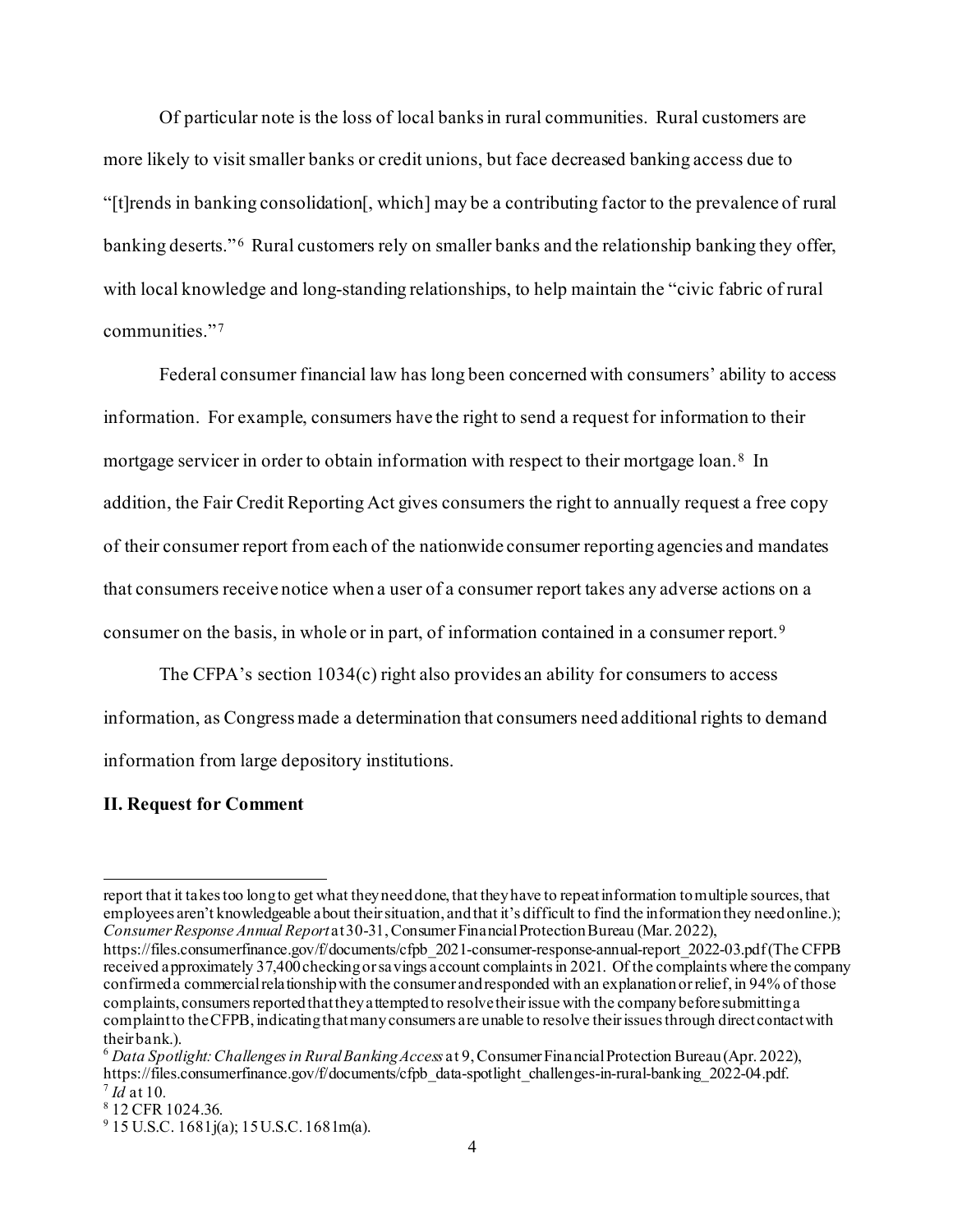This request for information seeks information from the public on what customer service obstacles consumers face in the banking market, and specifically, what information would be helpful for consumers to obtain from depository institutions pursuant to section 1034(c) of the CFPA.

The CFPB welcomes the public to submit stories, data, and information related to this request. To assist commenters in developing responses, the CFPB has crafted the below questions that commenters may answer.

- 1. What types of information do consumers request from their depository institution? How are consumers using the information?
- often unable to obtain? 2. What types of information do consumers request from their depository institution, but are
- 3. How does the channel (phone, in-writing, online, in-person) through which consumers request information impact their ability to obtain information?
- 4. How do consumers' customer service experiences differ depending on the channel through which they interact with their depository institution (phone, in-writing, online, in-person)?
- 5. How are customer service representatives evaluated and compensated, and how might compensation structure and incentives impact the service provided?
- 6. What customer service obstacles have consumers experienced that have adversely affected their ability to bank?
- 7. What unique customer service obstacles do immigrants, rural communities, or older consumers experience?
- 8. What are typical call wait times?
- 9. How often are calls dropped or disconnected? How often do companies use automated and digital communication channels such as interactive voice response (IVR) systems and